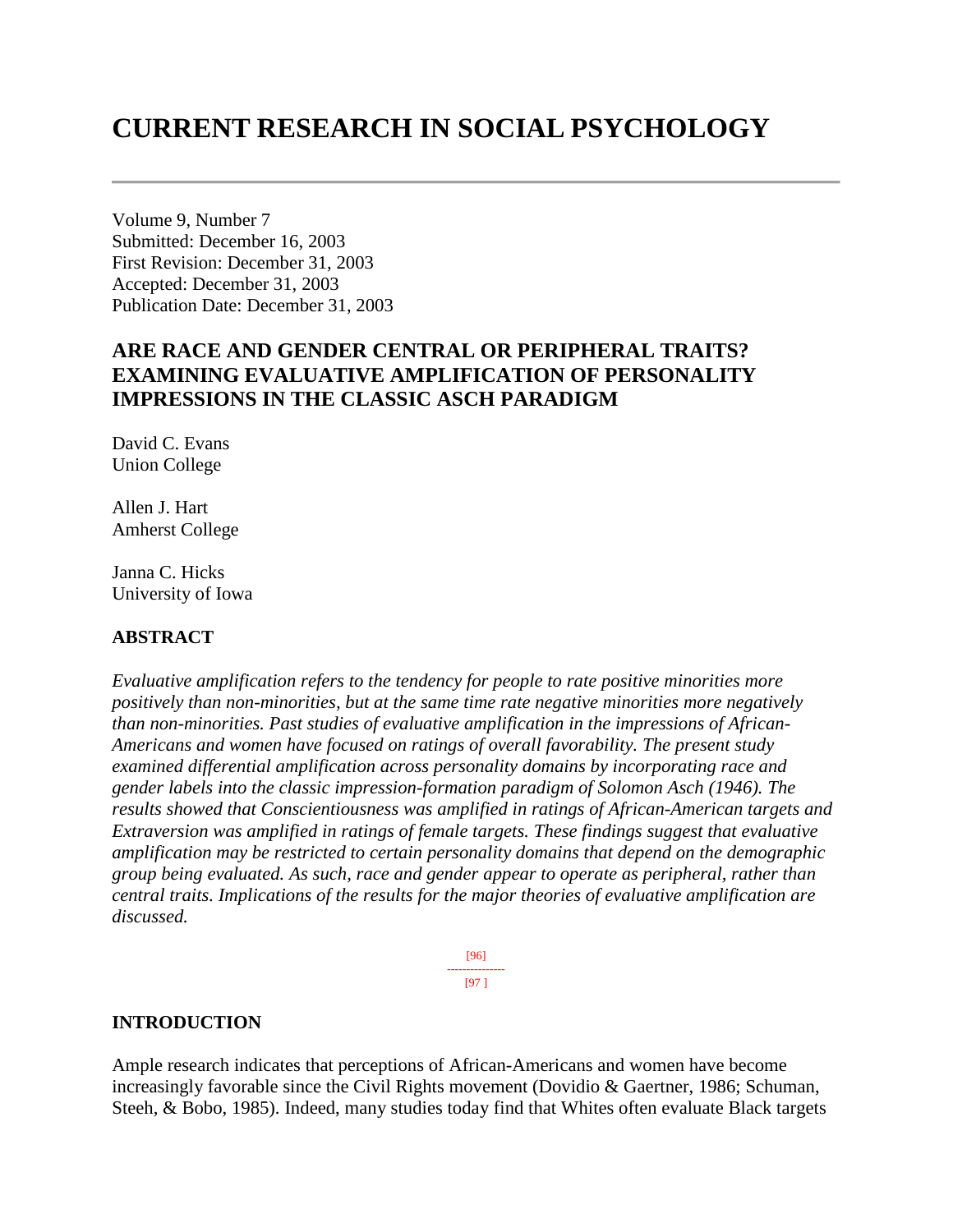who show socially desirable or highly competent behaviors more favorably than they evaluate similar Whites (e.g., Dienstbier, 1970; Hass, Katz, Rizzo, Bailey, & Eisenstadt, 1991). Similarly, men are often found to rate competent women more favorably than competent men (Deaux & Farris, 1975). However, these same studies report that when Black or female targets show socially undesirable or incompetent behaviors, they are criticized more sharply than nonminorities. Thus, people are said to *amplify* both positive and negative evaluations of members of stigmatized groups. Such *evaluative amplification* has long been a focus of stereotyping research, although its scope and etiology are not yet fully understood (see Jackson, Sullivan & Hodge, 1993; Jussim, Coleman, & Lerch, 1987; Katz, 1981; Linville & Jones, 1980).

From the earliest amplification studies (Gergen & Jones, 1963) to the more recent (e.g., Hart  $\&$ Morry, 1997), interracial evaluations have been measured using trait-ratings of the targets' personalities. Raters in amplification studies are asked to judge the extent to which the targets appear "warmhearted," "easily-angered" (Gergen & Jones, 1963), "coarse," "persistent," "foresighted," "striving" (Feldman, 1972), "careful," "serious" (Weitz, 1972), "motivated," "unfriendly" (Linville, 1980), "hardworking," "considerate," and "dependable" (Bailey, 1991). Despite collecting detailed impressions of the targets' personalities in this way, researchers typically aggregate all of the trait-ratings into a single favorability index for analysis. This practice reflects a valence-oriented approach to understanding amplification, which focuses on perceptions of the "goodness" and "badness" of the targets.

A number of important issues arise when we take a more content-oriented approach (see Peabody, 1990) to evaluative amplification. By disaggregating the overall favorability scores into separate personality domains for analysis, we may investigate whether certain personality domains are amplified, whereas others are not (see Hart & Morry, 1997). Such knowledge would help to delineate the scope of evaluative amplification, and it may also shed light on why it occurs. If amplification occurs across all personality domains, this would suggest that it arises from prejudices, defined as one's overall positive or negative attitudes toward a group (Katz, 1981). As some authors suggest, raters may amplify negative traits due to residual, old-fashioned prejudices, and at the same time, amplify positive traits in an effort to prove that they themselves are egalitarian (Dovidio & Gaertner, 1986; Katz & Hass, 1988). These motivations would lead people to exaggerate their ratings of minorities regardless of which personality domain they were evaluating. If, however, amplification occurs on some personality domains and not others, this would suggest that it arises from stereotypic beliefs that African-Americans and women possess certain personality traits to a greater or lesser degree than European-Americans and/or men.

The Five Factor Model of personality (Costa & McCrae, 1992; Goldberg, 1990) may help guide a more content-oriented look at evaluative amplification. Using this model, we may explore differential amplification across the domains of Neuroticism (or Emotional Stability), Extraversion, Openness, Agreeableness, and Conscientiousness. These five factors have also been found in trait-ratings of acquaintances and strangers (Funder & Colvin, 1988; Watson, 1989), thus making them relevant to the study of interracial impressions.

However, any attempt to analyze amplification across personality domains requires that we control what personality information is given about the targets more carefully than has been done in past research. For example, Dienstbier (1970) described the positive target as "a likable and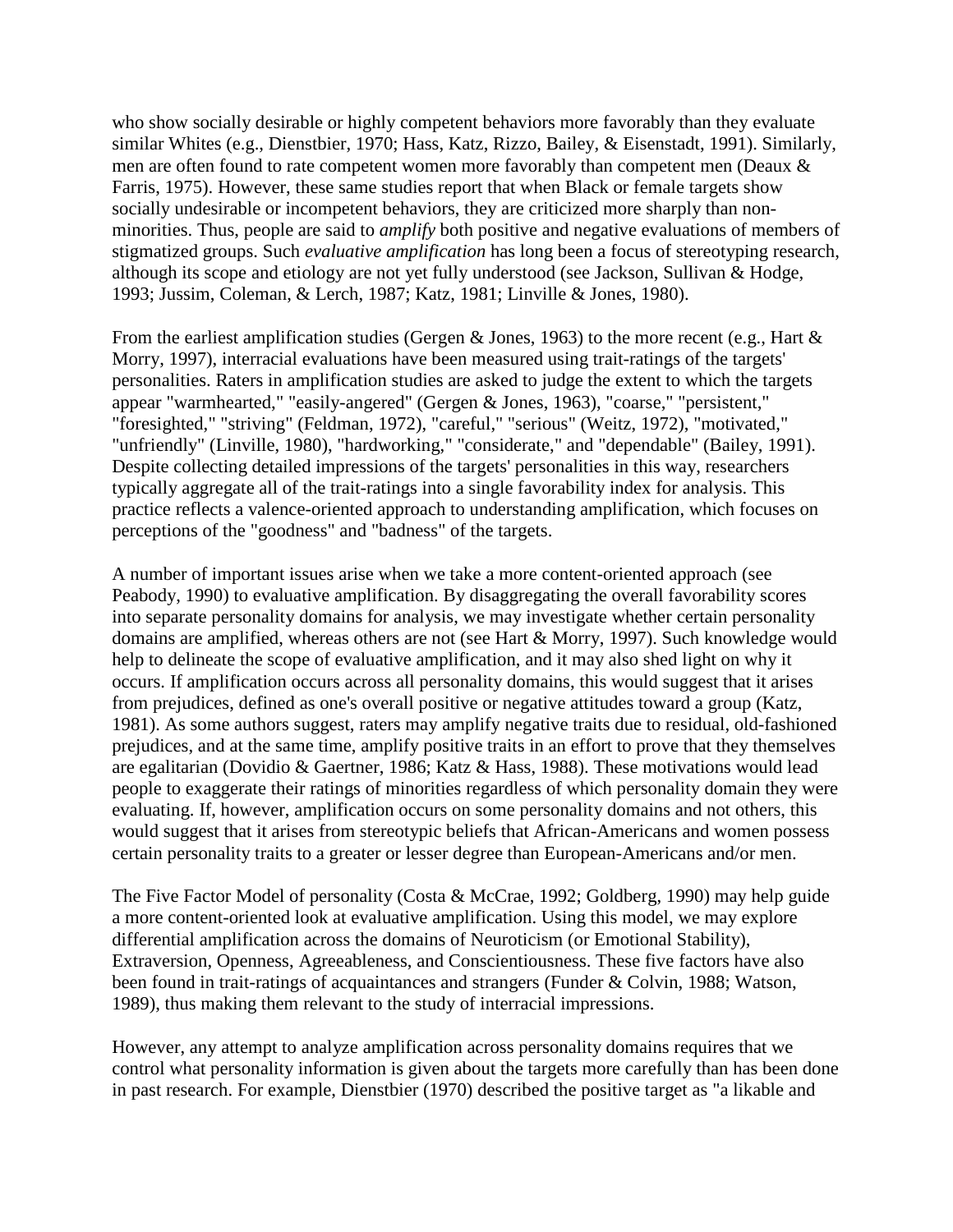socially successful high school junior who was college bound upon his graduation, and whose ideas were 'a lot like those of most people his age'" and the negative target as a "high school dropout who was a somewhat greedy, shy, and rebellious social misfit whose ideas were generally "too far out for most of the other people his age." (p. 201). These descriptions likely gave information on different personality domains for the positive and negative targets. To examine differential amplification across personality domains, the personality information about the targets would ideally be more symmetrical.

The classic impression-formation paradigm of Solomon Asch (1946; Study 6) offers a way to achieve this symmetry. Recall that Asch found that impressions of others are strongly influenced by a primacy effect. Specifically, when the first few traits appearing in a list describing a target (what Asch called "S-traits" or "stimulus" traits) were positive, then the target was perceived more positively than when the first few traits were negative - even if the two lists contained the identical traits and was merely reversed in its order.

> [97] --------------- [98 ]

By capitalizing on the primacy effect, we described positive and negative targets in the present study using the identical traits. To portray a target positively, the positive traits were listed first. To portray a target negatively, the negative traits were listed first. However, both targets were described with the same list of traits. To further manipulate the targets' group membership, race or gender labels were simply listed among the S-traits. This created a conceptual replication of the traditional 2 (group membership) by 2 (positive, negative portrayal) amplification paradigm. The dependent measures in the Asch paradigm are already the same as in amplification studies: participants evaluate the targets on a series of additional personality traits (which Asch referred to as "R-traits" or "rating" traits). From this we may operationally define evaluative amplification in the present study as an interaction of group membership and order of presentation showing the exaggeration of the primacy effect in the impressions of minority targets. Additionally, this paradigm allows us to separate the R-traits into their respective personality domains and investigate whether some of them show greater or lesser amplification than others.

Of course, incorporating race and gender into the Asch (1946) paradigm begs the question whether group membership is a central or peripheral trait. Asch originally defined a central trait as one that "is more important, contributes more substantively to, or is more highly correlated with, the final impression than a peripheral trait" (p. 268). When Asch inserted the central traits "warm" or "cold" into the list of S-traits in his studies, impressions of the targets were very positive and very negative, respectively. Subsequent theory and research has defined central traits more narrowly. Peabody (1990) suggested that central traits affect impressions across all personality domains, whereas peripheral traits affect impressions only on the domain to which they belong. In support of this position, Peabody (1990) showed that the "central" traits "warm" and "cold," which load on the Agreeableness domain (Goldberg, 1990), affected only ratings on other Agreeableness traits in Asch's studies and were thus "peripheral" in nature. Peabody's reasoning leads to the conclusion that perhaps no personality traits, short of "good" or "bad," are truly central.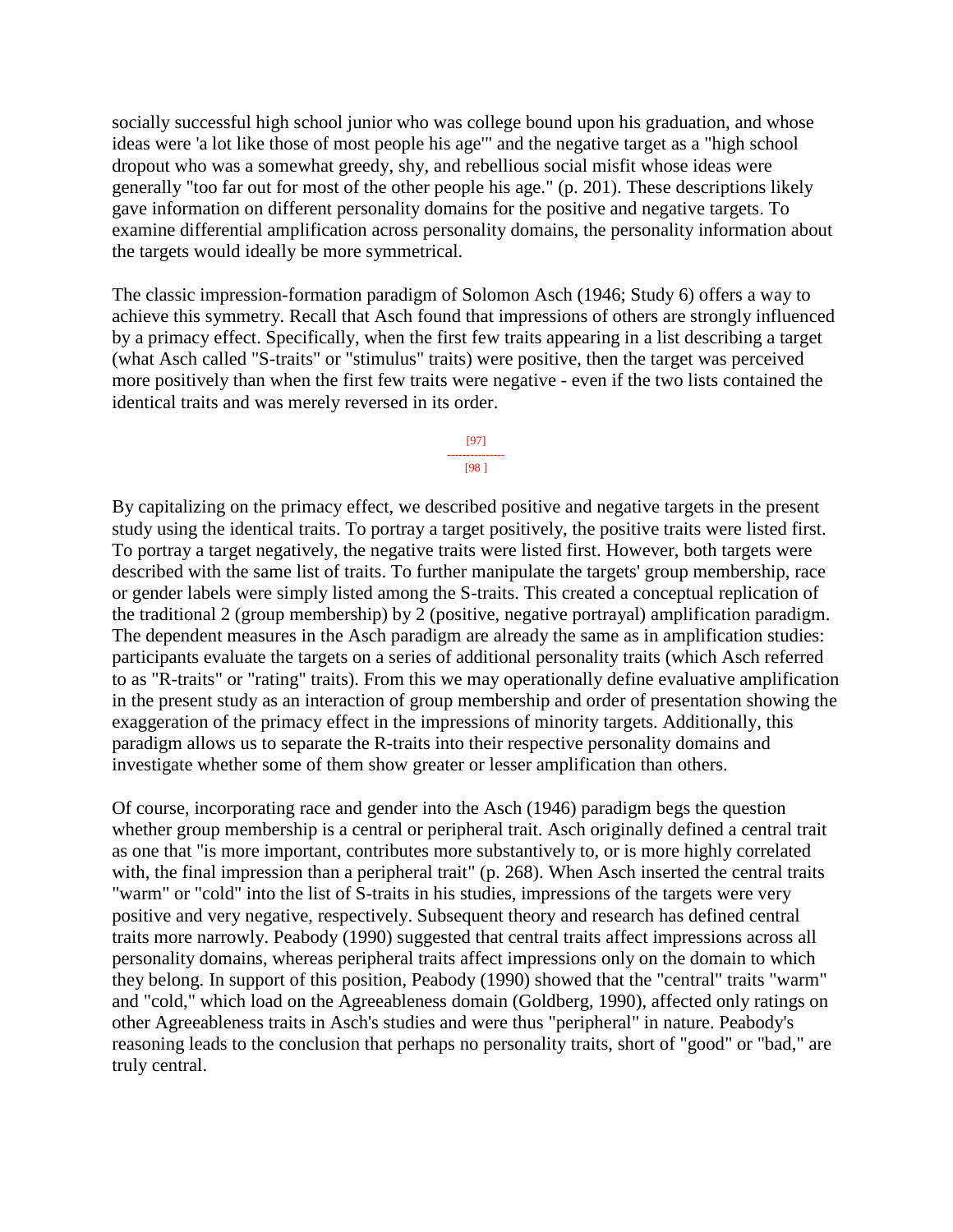However, race and gender may indeed have a central impact on impressions. If race and gender activate global prejudicial biases then group membership may well affect impressions across all personality domains in the manner of a central trait. If however, race and gender communicate circumscribed personality information in the form of stereotypes, then their effect on impressions may indeed be peripheral.

Based on the above, a number of outcomes are possible when race and gender are inserted into the Asch paradigm. First, race and/or gender may have a unidirectional effect on impressions in the way Asch believed the central traits "warm" and "cold" to have. This outcome would be expected to occur if the majority of our sample shows either old-fashioned prejudice (McConohay, 1986), or consistent reverse-discrimination (Dutton, 1976). Second, and perhaps more likely, race and/or gender may have a bi-directional, or amplifying effect on impressions, as would be expected by amplification theory. In either case, if these effects occur across all personality domains, we would conclude that race and gender are central traits. If, however, these effects are restricted to certain personality domains, we would conclude that race and gender are peripheral traits. To explore these possible outcomes, we introduced race and gender labels into Asch's (1946) paradigm, combining aspects of his Study 1 and Study 6.

# **METHOD**

# **Participants**

Seven-hundred fifty-five introductory psychology students (59.6% women) participated in a mass-testing procedure to fulfill a course requirement. The responses of 112 (14.8%) students who self-identified as non-White were removed from the analysis, giving a final *n* of 653 White participants (61.3% women). This choice was made to maintain well-defined in- and outgroups in the sample that, unfortunately, did not include sufficient numbers of minorities to analyze as a factor.

> [98] --------------- [99 ]

# **Materials and Procedure**

Participants were given a single target description consisting of a race label, a gender label, and the six S-traits used in Asch's (1946) Study 6: *intelligent*, *industrious*, *impulsive*, *critical*, *stubborn*, and *envious*. These traits were presented in two or three complete sentences, e.g. "This person is an African-American woman who is intelligent, industrious and impulsive. This person is critical, stubborn and envious." Participants were instructed to read the target descriptions and to imagine the target as vividly as possible.

After reading the description, participants rated the extent to which they thought the target could also be described by the 18 R-traits used by Asch (1946), with some modifications. First, Asch's dichotomous responses were replaced with 7-point semantic-differential scales, anchored by opposing traits. Additionally, four of the traits were replaced with more contemporary synonyms, and seven of the traits were changed to create pairs that better represented polar opposites of the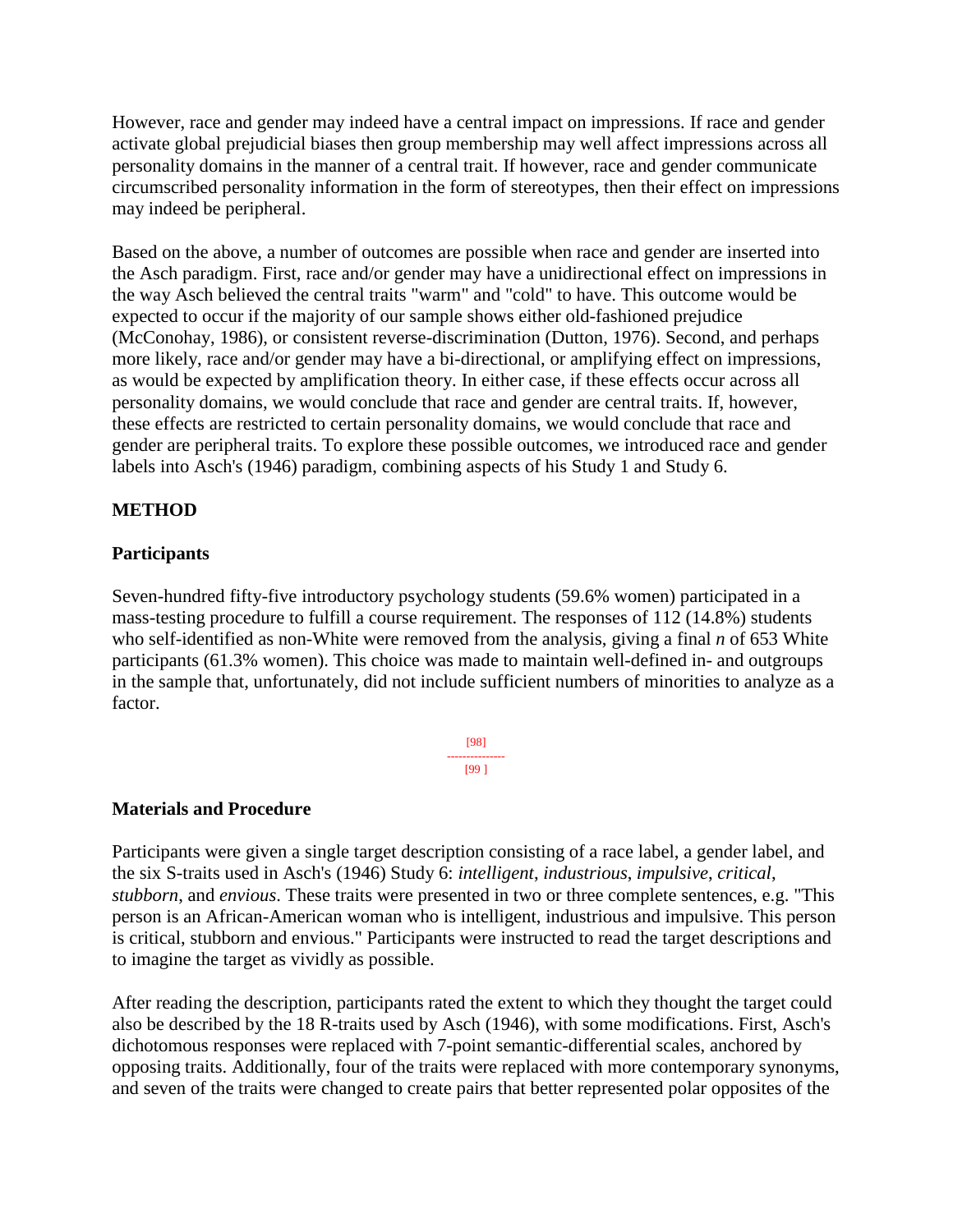same domain. Thus, the final 18 scales were anchored by the following traits: *generous* vs. *ungenerous*; *wise* vs. *unwise*; *happy* vs. *unhappy*; *good-natured* vs. *irritable*; *humorous* vs. *humorless*; *sociable* vs. *unsociable*; *popular* vs. *unpopular*; *reliable* vs. *unreliable*; *important* vs. *unimportant*; *humane* vs. *inhumane*; *attractive* vs. *unattractive*; *persistent* vs. *not persistent*; *serious* vs. *carefree*; *talkative* vs. *quiet*; *caring* vs. *selfish*; *imaginative* vs. *unimaginative*; *strong* vs. *weak*; and *honest* vs. *dishonest*. After completing the ratings, participants identified their own gender and ethnicity and received a written debriefing. Participants were credited with participation and dismissed.

# **Design**

The study involved a 3 x 3 x 2 factorial design. The factors included: (a) the race label (African-American, European-American, no race label), (b) the gender label (male, female, no gender label), and (c) the order of trait valence (negative to positive, positive to negative). The gender of the participants was analyzed as a fourth factor. All factors were administered between-subjects to minimize participants' awareness of the relevance of race and gender (Hilton & Fein, 1989). We chose to describe Whites as "European-American" to make this race label as similar as possible to that given for African-Americans. Because this race label is not commonly used among laypeople, we also included targets whose race was not given. This procedure has been used to portray White targets among predominantly White samples successfully in past research (Katz, Cohen, & Glass, 1975).

#### **RESULTS**

#### **Factor Analysis**

The 18 R-traits were subjected to a factor analysis with varimax rotation (see Table 1). Three factors emerged, the first two of which, Agreeableness and Conscientiousness (eigenvalues = 3.18 and 2.88, respectively), have appeared in previous factor analyses of Asch's traits (Peabody & Goldberg, 1989). Due to our adjustments to the R-traits outlined above, a third factor emerged in the present study which closely resembled Extraversion (eigenvalue  $= 2.67$ ). Scores for these three personality domains were calculated by summing the ratings of the traits that loaded above .40 on only one factor. Cross-factor loadings ranged from .007 to .39, *M* = .17. The Agreeableness, Conscientiousness, and Extraversion domain scores showed sufficient reliability (alphas = .77, .72, .66, respectively). Two scales, *honest* vs. *dishonest*, and *attractive* vs. *unattractive*, were excluded from the domain scores because they loaded on multiple factors. A composite favorability index was also calculated by summing the ratings on all scales (alpha = .79), excluding *talkative* vs. *quiet* and *serious* vs. *carefree* due to the ambiguity of their favorability.

> [99] --------------- [100 ]

# **Table 1. Varimax-Rotated Factor Loadings of R-Trait Ratings**

Factor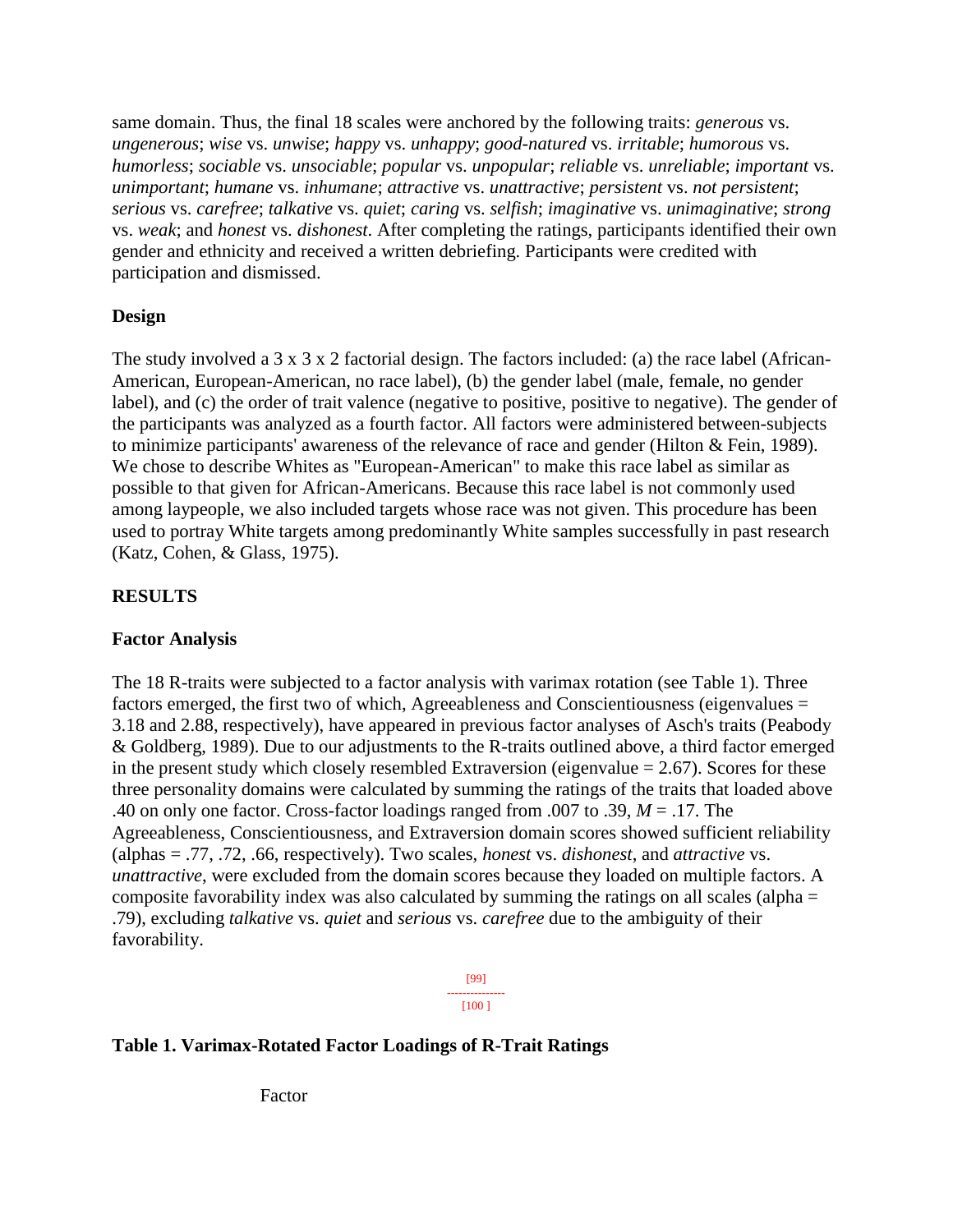# Agreeableness Conscientiousness Extraversion

| caring - selfish               | .76    | .01   | .13    |
|--------------------------------|--------|-------|--------|
| good-natured -<br>irritable    | .68    | .00   | .28    |
| humane -<br>inhumane           | .68    | .22   | .15    |
| generous -<br>ungenerous       | .61    | .01   | .20    |
| happy - unhappy                | .56    | .01   | .35    |
| important -<br>unimportant     | .11    | .70   | .23    |
| persistent - not<br>persistent | $-15$  | .70   | .15    |
| reliable -<br>unreliable       | .29    | .67   | .01    |
| serious -<br>carefree          | .01    | .65   | $-.23$ |
| strong - weak                  | .00    | .60   | .23    |
| wise - unwise                  | .01    | .49   | .00    |
| sociable -<br>unsociable       | .33    | .00   | .71    |
| humorous -<br>humorless        | .34    | $-14$ | .69    |
| popular -<br>unpopular         | .30    | .00   | .68    |
| talkative - quiet              | $-.39$ | .01   | .55    |
| imaginative -<br>unimaginative | .10    | .19   | .51    |
| honest-<br>dishonest           | .54    | .44   | .00    |
| attractive -<br>unattractive   | .24    | .32   | .51    |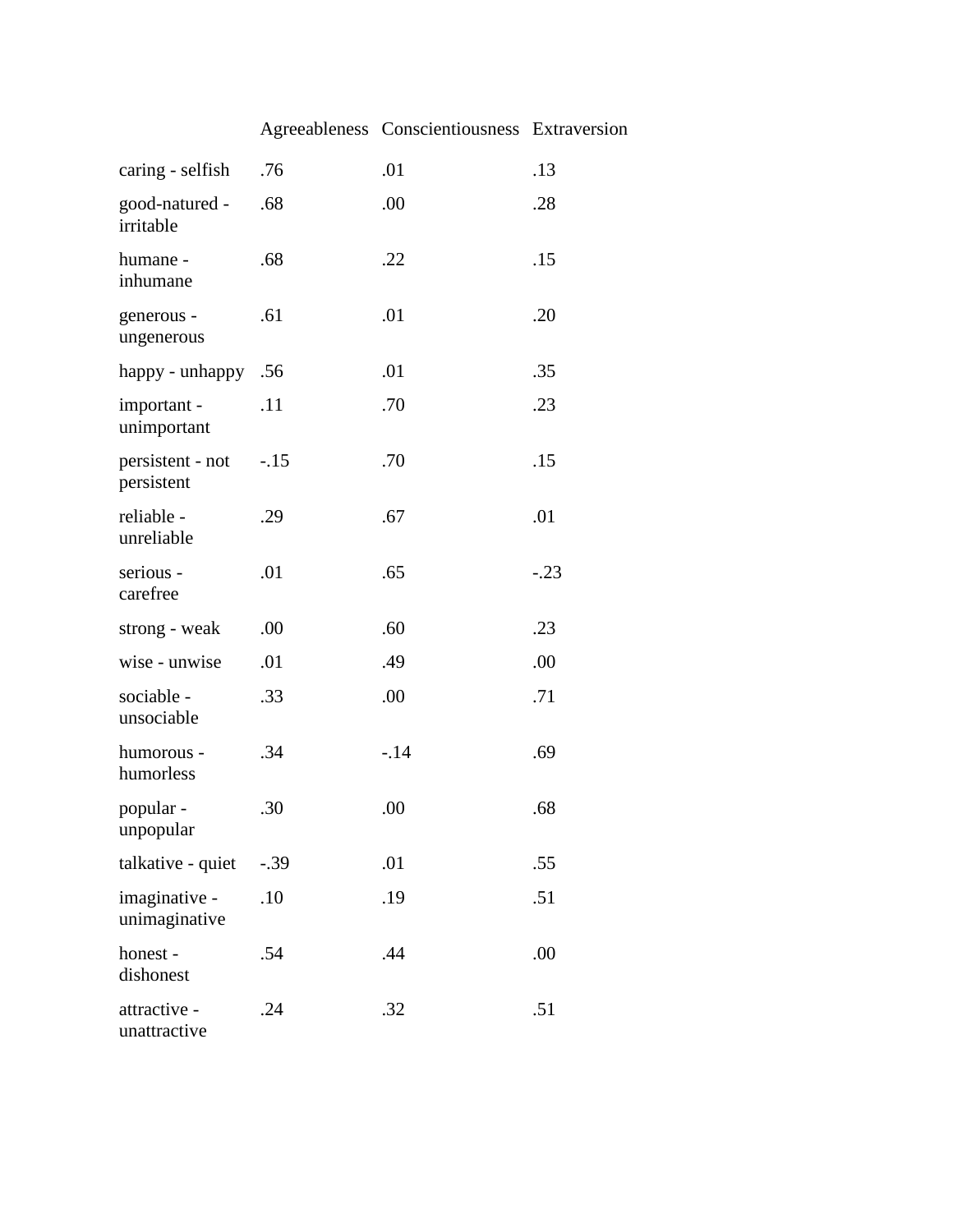[101 ]

# **Replicating the Primacy Effect**

We performed a  $3 \times 3 \times 2$  analysis of variance (ANOVA) on the Agreeableness, Conscientiousness, and Extraversion domain scores, and on the overall favorability scores. Main effects for the order of presentation indicated strong primacy effects on all three domains, respective  $Fs(1,630) = 22.83$ , 6.37, and 10.02, all  $ps < .02$ . Targets described with initially positive traits were rated as more Agreeable, Conscientious, and Extraverted (respective *M*s = 18.22, 32.72, and 20.76) than targets described with initially negative traits (respective *M*s = 16.62, 31.81, 19.70). A strong primacy effect was also found to affect the composite favorability ratings, *F*(1,630)=22.60, *p* < .001.

# **Interactions Involving Race**

As explained above, 2-way interactions between the race of the targets and the order of favorability of the S-traits are required to demonstrate the amplification effect. This interaction was significant on only one domain: Conscientiousness,  $F(2,630) = 4.72$ ,  $p = .009$ . This interaction was not significant for the domains of Agreeableness or Extraversion, respective  $F(s(2,630) = .30$  and .29, or for the composite favorability index,  $F(2,630) = 2.09$ , *p n.s.* These findings give evidence for differential amplification across personality domains. Whereas ratings of Conscientiousness in African-Americans were amplified, ratings on the other personality domains were not.

Simple-effects tests (using the omnibus ANOVA error term) revealed a significant primacy effect in the Conscientiousness ratings of African-Americans,  $F(1,630) = 12.71$ ,  $p < .001$ , but no primacy effect in the ratings of European-American and no-race targets, *F*s(1,630) = .35 and 1.47. Additional Tukey follow-up tests confirmed the amplification effect by showing that positively described African-American targets were rated significantly higher in Conscientiousness than both positively described European-American targets, *p* < .005, and norace targets,  $p < .006$ . Ratings of the latter two targets were not significantly different. Negatively described African-American targets were also rated as lower in Conscientiousness than European-American targets, although this difference did not attain significance. (See Table 2 Panel A.)

To assess which traits in the Conscientiousness domain were most sensitive to the interaction between race and order, a post-hoc analysis was conducted. Although the MANOVA performed on the six traits that made up the Conscientiousness variable failed to reach a conventional level of significance,  $F(12,1228) = 1.23$ ,  $p = .16$ , significant univariate interactions were found on three traits: *reliable*,  $F(2,630) = 4.66$ ,  $p = .010$ ; *important*,  $F(2,630) = 5.55$ ,  $p = .004$ ; and *serious*  $F(2,630) = 2.95$ ,  $p = .05$ . The form of the interaction for these separate traits was quite similar to that found for the Conscientiousness variable. Tukey follow-ups again showed that positively described African-American targets were rated as more reliable (*M* = 5.50), important (*M* = 5.49), and serious (*M* = 5.95), than positively described European-American targets, (respective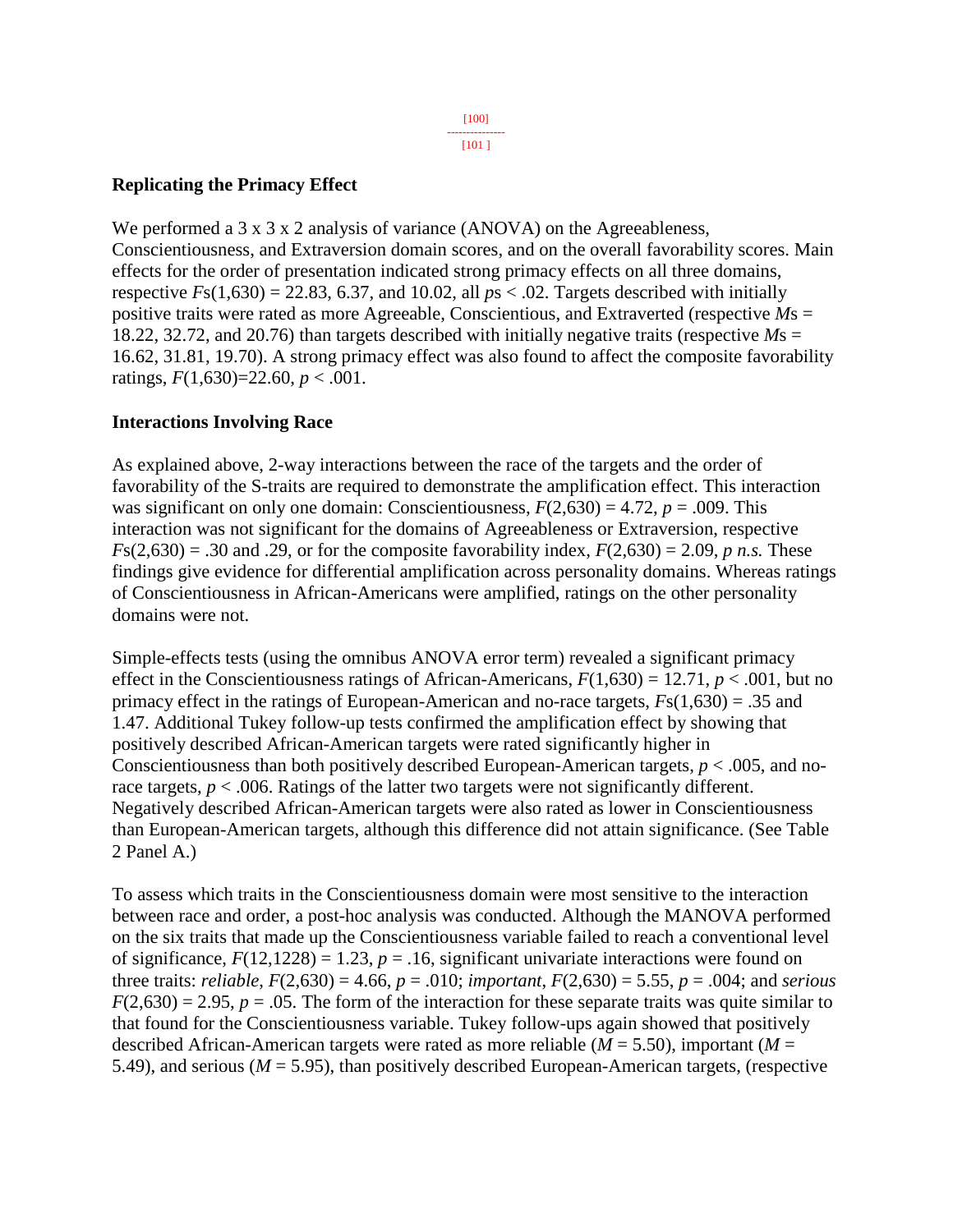$Ms = 5.10, 5.04, 5.61$ , all  $ps < .05$ . European-American targets were in turn rated no differently than the no-race targets, all *p*s *n.s*.

None of the race by order interactions above were significantly qualified by the gender of the participants or the targets. The only other significant effect that involved race was largely uninterpretable. A main effect for race on the Extraversion domain,  $F(1,613) = 3.69$ ,  $p = .03$ , indicated that African-American and European-American targets were rated higher in Extraversion than no-race targets.

#### **Interactions Involving Gender**

The gender of the targets was found to interact with the order of presentation revealing the amplification effect for female targets on only one personality domain: Extraversion,  $F(2,630) =$ 3.68, *p* = .026. This interaction was not significant for the domains of Agreeableness or Conscientiousness, respective  $Fs(2,630) = .55$  and .93, or for the composite favorability index,  $F(2,630) = 1.63$ , *p n.s.* 



Simple-effects tests revealed a significant primacy effect in the ratings of both female targets,  $F(1,630) = 4.16$ ;  $p = .04$  and no-gender targets,  $F(1,630) = 13.67$ ;  $p < .001$ , but no primacy effect in the ratings of male targets,  $F(1,630) = .065$ . These findings again give evidence for differential amplification across personality domains. Whereas ratings of Extraversion in female targets were found to be amplified, ratings on the other personality domains were not. Positively described women were rated as significantly more Extraverted than positively described men, although such amplification was absent on the domains of Agreeableness and Conscientiousness. The amplification of women's personality in the ratings of Extraversion was not found to differ depending on the gender of the participants,  $F(2,613) = 1.12$ , *p n.s.*, which suggests that the effect resulted from beliefs about men and women that are shared by both sexes, rather than inand outgroup dynamics. (See Table 2 Panel B.)

Once again, we were interested to see which traits in the Extraversion domain were primarily amplified in the ratings of female targets. The univariate interaction was found to be significant on one trait: *popular*,  $F(2,630) = 5.91$ ,  $p = .003$ , and it approached significance for a second trait: *sociable*,  $F(2,630) = 2.63$ ,  $p = .07$ . As was the case with the Extraversion variable, ratings of sociability and popularity in positive female targets  $(M = 4.11, 3.90)$  were significantly higher than similarly described male targets  $(M = 3.89, 3.53)$ .

#### **Table 2. Mean Personality Ratings of Targets by Group (Race or Gender) and Favorability.**

| Panel A:                          | Panel B:                  |
|-----------------------------------|---------------------------|
| Conscientiousness<br><b>Means</b> | <b>Extraversion Means</b> |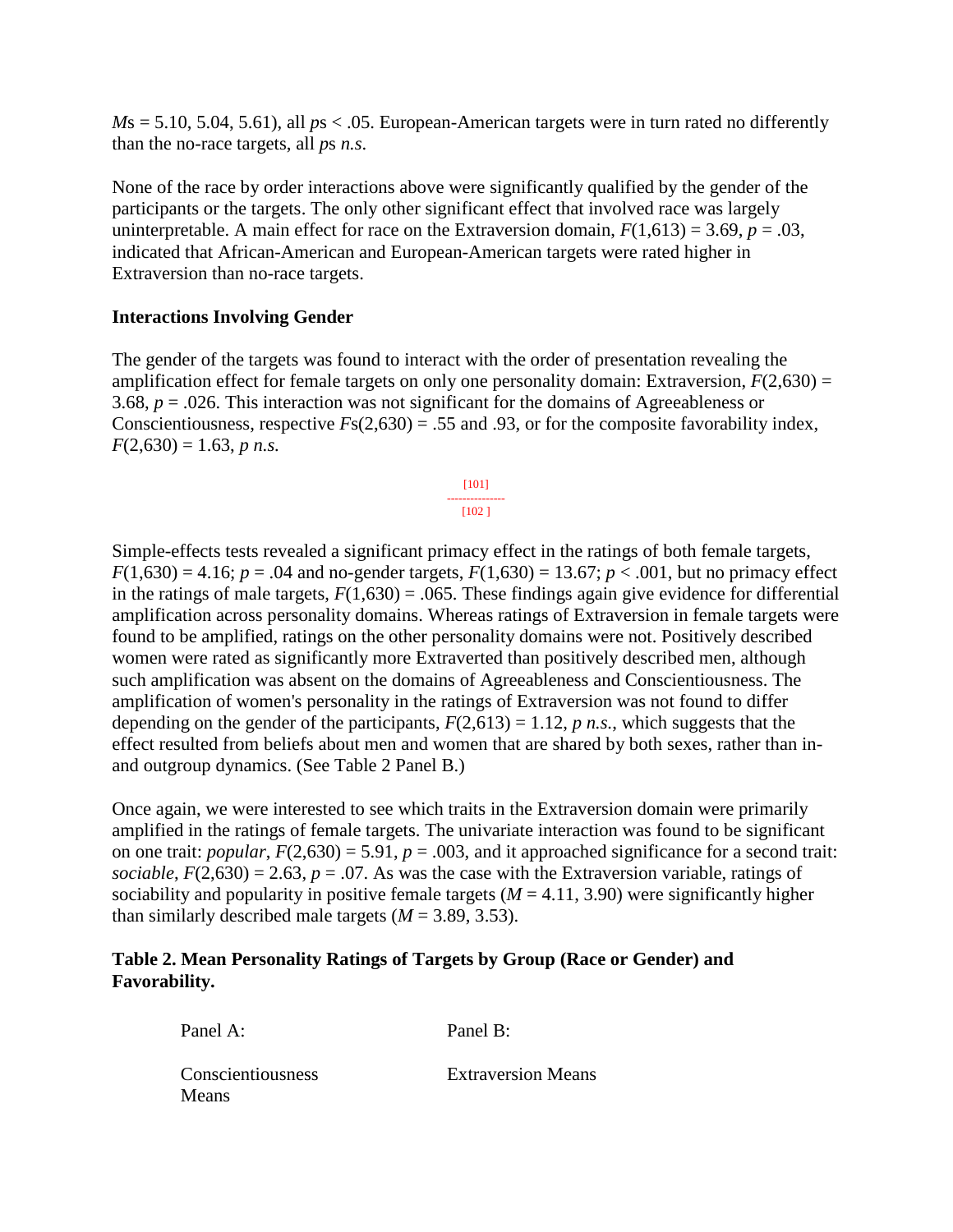|            | <b>Target Favorability</b> |          |               | <b>Target Favorability</b> |          |
|------------|----------------------------|----------|---------------|----------------------------|----------|
|            | Target Positive            | Negative | Target        | Positive                   | Negative |
| Race       |                            |          | Gender        |                            |          |
| Black      | 34.04                      | 31.76    | Males         | 19.97                      | 20.12    |
| White      | 32.10                      | 32.49    | Females 20.92 |                            | 19.72    |
| No<br>Race | 32.04                      | 31.17    | No<br>Gender  | 21.34                      | 19.24    |

#### **DISCUSSION**

The primary focus of the present study was to examine whether evaluative amplification in the ratings of African-Americans and women was more pronounced on some personality domains than on others. The results suggest that this is the case. Ratings of Conscientiousness in African-American targets were amplified relative to European-American targets, whereas no amplification across race was observed for the domains of Extraversion and Agreeableness. Thus, positively portrayed African-Americans were seen to be particularly *reliable*, *important*, and *serious*, whereas negatively portrayed African-Americans tended to be seen as particularly low on these traits. By contrast, amplification across gender was observed on the domain of Extraversion, whereas no amplification across gender was observed on the domains of Conscientiousness and Agreeableness. Positively portrayed women were seen to be particularly *sociable* and *popular* relative to men, whereas negatively portrayed women tended to be seen as low on these traits.

> [102] --------------- [103 ]

These results suggest that evaluative amplification may be restricted to certain personality domains, and the exact domain on which amplification occurs may differ across minority groups. Consistent with past research (Feldman, 1972), race and gender labels thus appear to operate as peripheral rather than central traits by eliciting domain-specific personality stereotypes rather than global evaluative biases. The fact that race and gender led to exaggerated positive and negative ratings rather than consistently high or low ratings further suggests that like many peripheral traits, race and gender are affectively reversible (Brown, 1986). This is to say that minority group membership may produce either positive or negative interpretations depending on the context in which such targets are described.

Amplified ratings of Conscientiousness in African-Americans are consistent with at least two major theories of modern prejudice. The first is racial ambivalence theory (Katz, 1981; Katz, Wackenhut, & Hass, 1986), which holds that amplified evaluations result from conflicted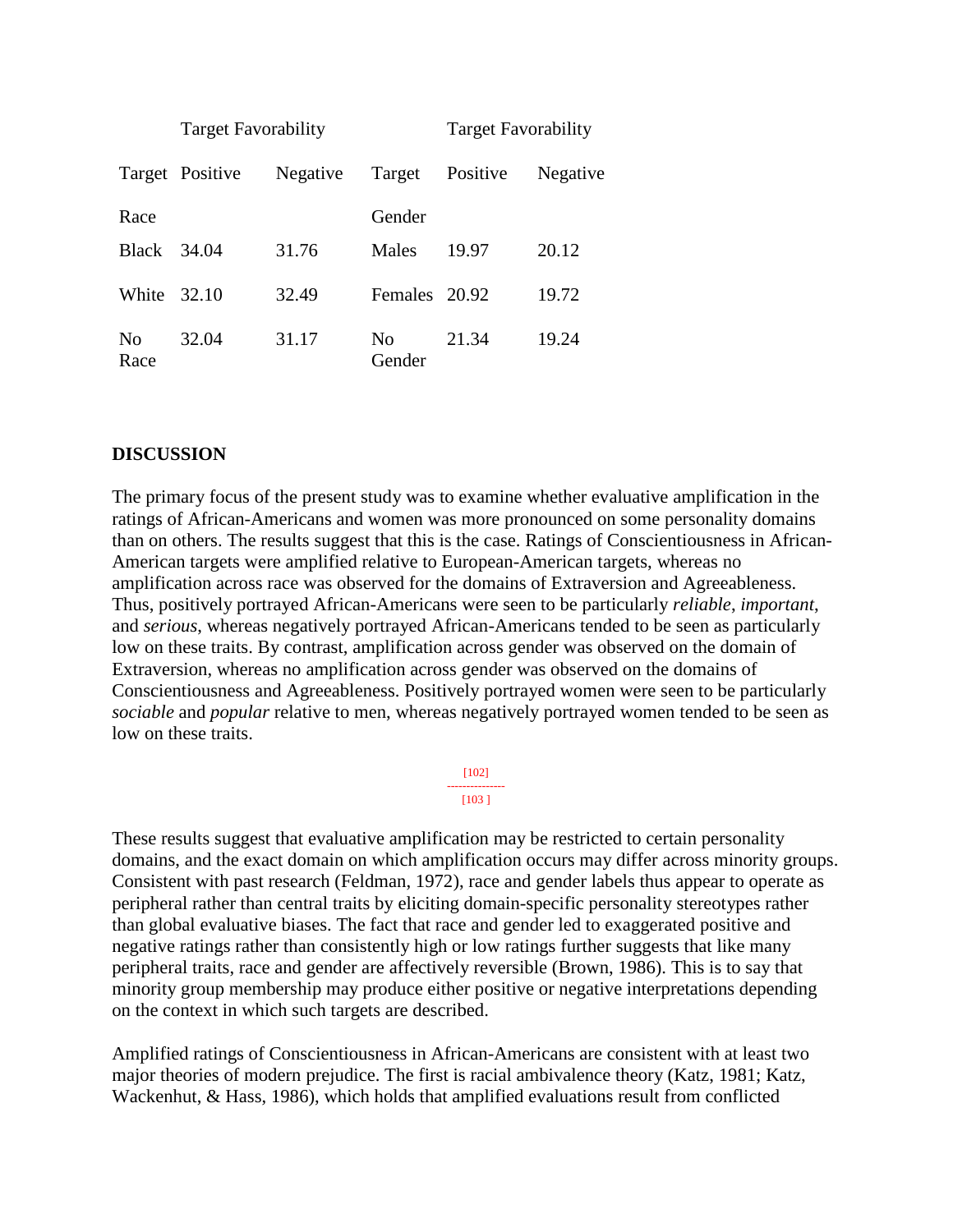supportive and aversive attitudes toward racial minorities. Close examination of ambivalent racial attitudes has shown that they are firmly rooted in the Protestant work ethic and the belief in individual accountability (Katz et al., 1986). Furthermore, the aversive component of ambivalent attitudes consists largely of the belief that minorities have a poor work ethic and are too dependent on social welfare (Katz & Hass, 1988). From this it is reasonable that the reliability, seriousness, and other Conscientiousness traits in African-Americans would be amplified, whereas the traits of other personality domains would not. A second theory, expectancy-violation theory (Coleman, Jussim, & Kelley, 1995; Jackson et al., 1993; Jussim et al., 1987), holds that Whites augment positive personality traits in minorities who are believed to have overcome the social barriers accompanying membership in an oppressed group. Given the widespread acknowledgment of discrimination (Lipsett & Schneider, 1978) and stereotypes of Blacks as "poor" and "lazy" (Devine, 1989), it would again follow that Conscientiousness traits should be most amplified in the evaluations of positively portrayed African-Americans.

The amplified ratings of Extraversion in female targets are also reasonable given that women are generally believed to be more socially skilled than men (Broverman, Vogel, Broverman, Clarkson, & Rosenkrantz, 1972; Eagly, 1987), but women are simultaneously rejected by others when placed in leadership roles (Butler & Geis, 1990; Kanter, 1977). To be sure, the stereotype of women as selfless, communal (Eagly, 1987), kind and nurturant (Bem, 1981) might have led us to predict amplified evaluations of women on the Agreeableness domain, rather than the Extraversion domain. However, this would only be the case if disagreeable women are stereotyped as particularly disagreeable, which they may be. That the amplified ratings of women occurred mainly on the traits *sociable* and *popular* suggests possibly that our participants may have revealed their own sense of attraction and aversion toward the female targets, rather than impressions of the targets' personality *per se*.

In all caution, the large sample in the current study provided a very high-power analysis of the amplification effect, which was significant though not large in magnitude. The amplification effect may have been small due to the mild manipulation of favorability under the highly controlled conditions of the Asch (1946) paradigm. Nonetheless, by comparing the mean ratings for each group in Table 2 to the overall means in Table 3, we do see that positive Black and female targets were rated above the mean and negative Black and female targets were rated below the mean, whereas the opposite was true for White and male targets. (Ratings of positive and negative female targets were also on either side of the Extraversion midpoint of 20, although ratings of all targets were above the Conscientiousness midpoint of 24, likely due to the traits "intelligent," "industrious," and "critical" appearing in the target description.) These findings help confirm that exaggerated positive and negative ratings were found in the present study (although negative amplification was comparatively less pronounced), allowing us to conclude that amplification indeed occurred.

It should be noted, however, the amplification effect in the present study was revealed only by looking at the domains of personality separately, in contrast to a number of past studies that have failed to find significant amplification in composite favorability scores (see e.g., Bailey, 1991; Carver, Gibbons, Stephan, Glass & Katz, 1979; Carver, Glass, Snyder & Katz, 1977; Gibbons, Stephan, Stephenson, & Petty, 1980; Scheier, Carver, Schulz, Glass & Katz, 1978). Future work should examine the scope of amplification across all five factors of personality (Costa &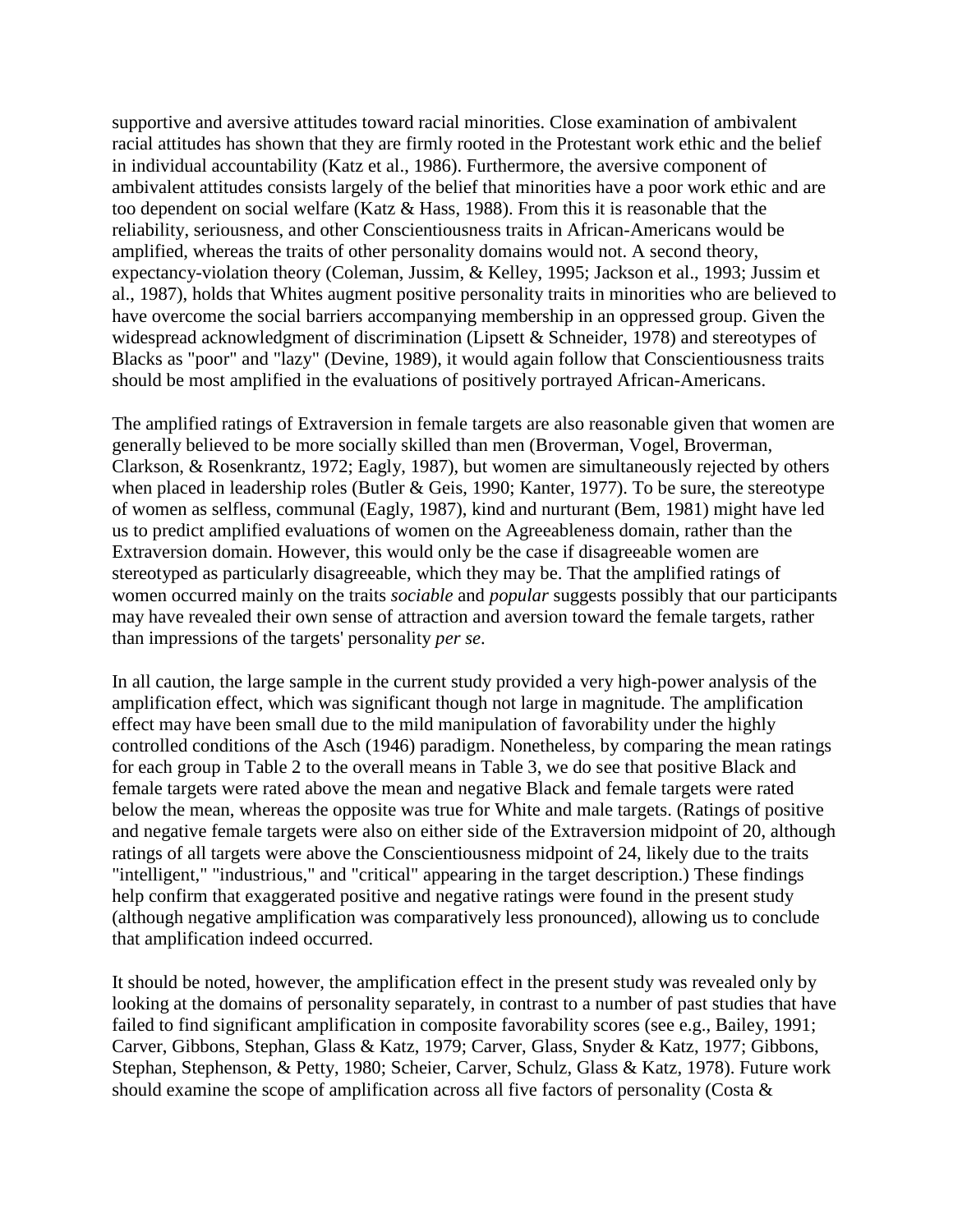McCrae, 1992), following a more "content-oriented" approach to this phenomenon. Indeed, such an approach may one day help conceptualize stereotypes not as global evaluative biases, but instead as over-generalized "personality profiles" of different demographic groups.

> [103] --------------- [104 ]

A final limitation of the current study was that the same S-traits were used as in Solomon Asch's (1946) classic paradigm. Future studies should test additional sets of traits to firmly conclude that Conscientiousness is amplified in African-Americans and Extraversion is amplified in women. Just as Asch (1946) concluded that peripheral traits "do not contribute each a fixed, independent meaning, but that their content is itself partly a function of the environment of the other characteristics, [and] of their mutual relations" (p. 286), we may also expect the impact of race and gender on impressions to be influenced by the set of personality traits in which they are embedded. For similar reasons, it is also possible that the terms "Black" and "White" may elicit different impressions of targets than the terms "African-American" and "European-American," although our findings generally showed ratings of European-Americans to be similar to those of no-race targets. Thus, future studies that employ different race and gender labels, and explore all five personality domains, may indeed reveal additional domains that show race or gender amplification.

# **REFERENCES**

Asch, S.E. (1946). Forming impressions of personality. *Journal of Abnormal and Social Psychology*, *41*, 258-290.

Bailey, J. W. (1991). Evaluations of a task partner who does or does not have a physical disability: Response amplification or sympathy effect? *Rehabilitation Psychology*, *36*, 99-110.

Broverman, I.K, Vogel, S.R., Broverman, D.M., Clarkson, F.E., & Rosenkrantz, P.S. (1972). Sex-role stereotypes: A current appraisal. *Journal of Social Issues*, *28*, 59-78.

Brown, R. (1986). *Social psychology, the second edition*. New York, NY: Free Press.

Butler, D., & Geis, F.L. (1990). Nonverbal affect responses to male and female leaders: Implications for leadership evaluations. *Journal of Personality and Social Psychology*, *58*, 48- 59.

Carver, C. S., Gibbons, F. X., Stephan, W. G., Glass, D.C., & Katz, I. (1979). Ambivalence and evaluative response amplification. *Bulletin of the Psychonomic Society*, *13*, 50-52.

Carver, C.S., Glass, D.C., Snyder, M.L., & Katz, I. (1977). Favorable evaluations of stigmatized others. *Personality and Social Psychology Bulletin*, *3*, 232-235.

Coleman, L.M., Jussim, L., & Kelley, S.H. (1995). A study of stereotyping: Testing three models with a sample of Blacks. *Journal of Black Psychology*, *21*, 332-356.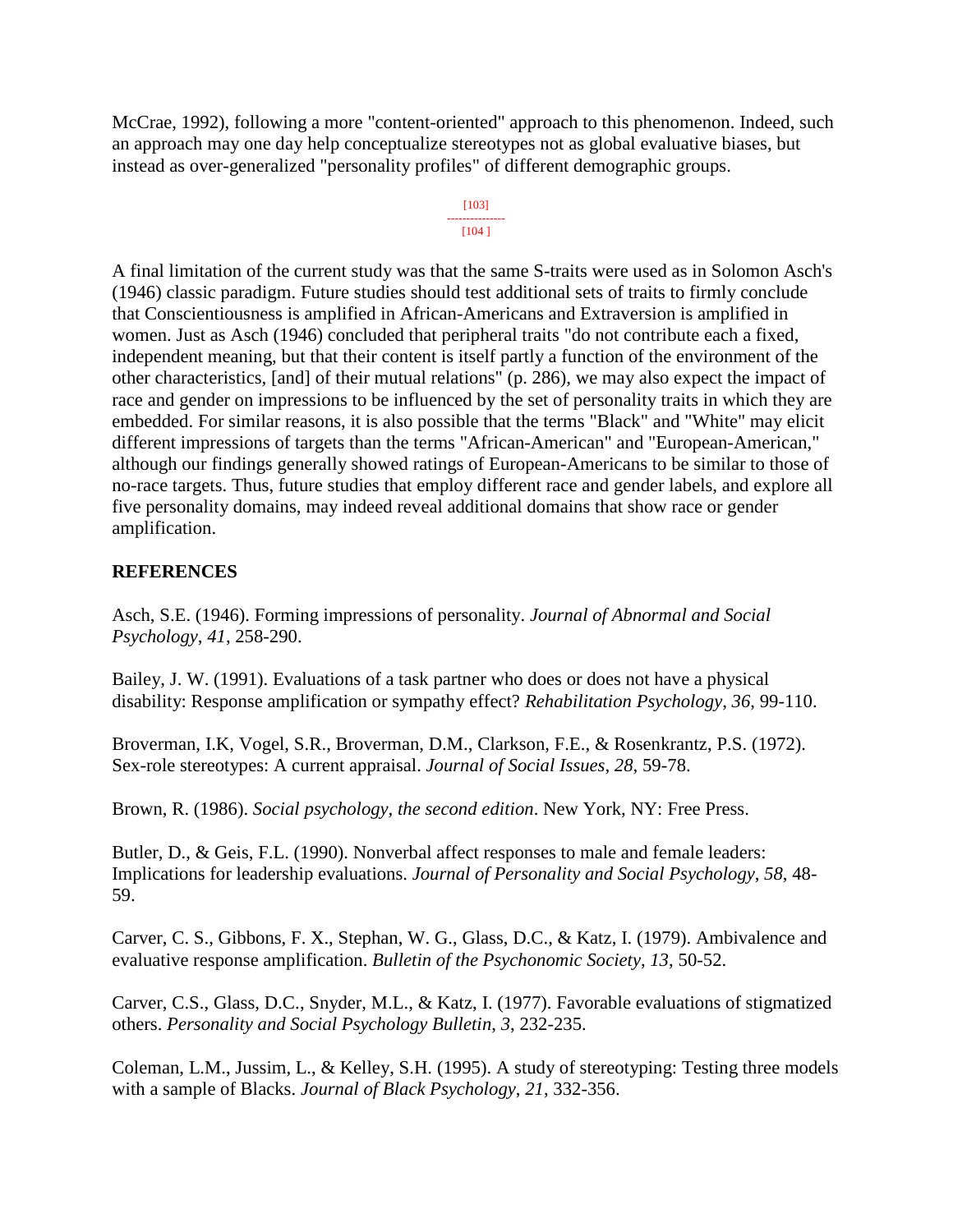Costa, P.T., & McCrae, R. (1992). *Revised NEO Personality Inventory (NEO-PIR) and NEO Five-Factor Inventory (NEO-FFI): Professional Manual.* Odessa, FL: Psychological Assessment Resources.

Deaux, K., & Farris, E. (1975). Complexity, extremity, and affect in male and female judgments. *Journal of Personality*, *43*, 379-389.

Devine, P. G. (1989). Stereotypes and prejudice: Their automatic and controlled components. *Journal of Personality and Social Psychology*, *56*, 5-18.

Dienstbier, A.R. (1970). Positive and negative prejudice: Interactions of prejudice with race and social desirability. *Journal of Personality*, *38,* 198-215.

Dovidio, J. F., & Gaertner, S. L. (1986). Prejudice, discrimination, and racism: Historical trends and contemporary approaches. In J.F. Dovidio & S.L. Gaertner (Eds.), *Prejudice, discrimination, and racism* (pp. 35-59). Orlando, FL: Academic Press.

> [104] --------------- [105 ]

Dutton, D.G. (1976). Tokenism, reverse discrimination, and egalitarianism in interracial behavior. *Journal of Social Issues*, *32*, 93-107.

Eagly, A. H. (1987). *Sex differences in social behavior: A social-role interpretation*. Hillsdale, NJ: Erlbaum.

Feldman, J. (1972). Stimulus characteristics and subject prejudice as determinants of stereotype attribution. *Journal of Personality and Social Psychology*, *21*, 333-340.

Fiske, S.T., & Neuberg, S.L. (1990). A continuum of impression formation, from category based to individuating processes: Influences of information and motivation on attention and interpretation. In M.P. Zanna (Ed.), *Advances in Experimental Social Psychology* (Vol. 33, pp. 1- 74), New York NY: Academic Press.

Funder D. C., & Colvin, C. R. (1988). Friends and strangers: Acquaintanceship, agreement, and the accuracy of personality judgment. *Journal of Personality and Social Psychology*, *55*, 149- 158.

Gergen, K.J., & Jones, E.E. (1963). Mental illness, predictability, and affecting consequences as stimulus factors in person perception. *Journal of Personality*, *32*, 531-549.

Gibbons, F. X., Stephan, W. G., Stephenson B., & Petty, C. R. (1980). Reactions to stigmatized others: Response amplification vs. sympathy. *Journal of Experimental Social Psychology*, *16*, 591-605.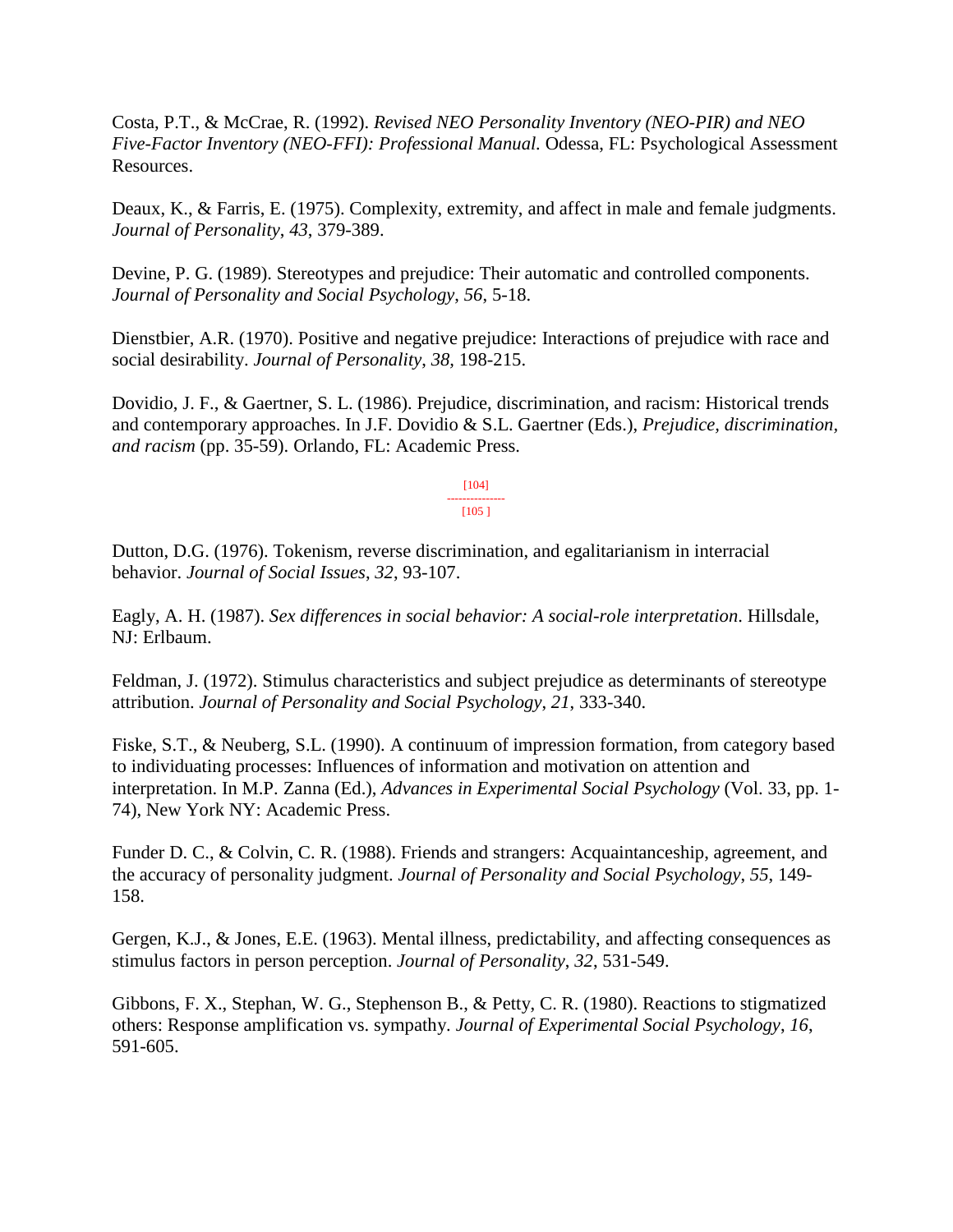Goldberg, L. R. (1990). An alternative "description of personality": The Big-Five structure. *Journal of Personality and Social Psychology*, *59*, 1216-1229.

Hart, A. J., & Morry, M. M. (1997). Trait inferences based on racial and behavioral cues. *Basic and Applied Social Psychology*, *19*, 33-48.

Hass, R.G., Katz, I., Rizzo, N., Bailey, J., & Eisenstadt, D. (1991). Cross-racial appraisal as related to attitude ambivalence and cognitive complexity. *Personality and Social Psychology Bulletin*, *17*, 83-92.

Hilton, J. L., & Fein, S. (1989). The role of typical diagnosticity in stereotype-based judgments. *Journal of Personality and Social Psychology*, *57*, 201-211.

Jackson, L. A., Sullivan, L. A., & Hodge, C. N. (1993). Stereotype effects on attributions, predictions, and evaluations: No two social judgments are quite alike. *Journal of Personality and Social Psychology*, *65*, 69-84.

Jussim, L., Coleman, L. M., & Lerch, L. (1987). The nature of stereotypes: A comparison and integration of three theories. *Journal of Personality and Social Psychology*, *52*, 536-546.

> [105] --------------- [106 ]

Kanter, R. M. (1977). *Men and women of the corporation*. New York, NY: Basic Books.

Katz, I. (1981). *Stigma: A social psychological analysis.* Hillsdale, NJ: Lawrence Erlbaum.

Katz, I., Cohen S., & Glass, D. (1975). Some determinants of cross-racial helping behavior. *Journal of Personality and Social Psychology*, *32*, 964-970.

Katz I., & Hass R.G. (1988). Racial ambivalence and American value conflict: Correlational and priming studies of dual cognitive structures. *Journal of Personality and Social Psychology*, *55*, 893-905.

Katz, I., Wackenhut, J., & Hass, R.G. (1986). Racial ambivalence, value duality, and behavior. In J.F. Dovidio & S.L. Gaertner (Eds.), *Prejudice, discrimination, and racism* (pp. 35-59). Orlando, FL: Academic Press.

Linville P.W., & Jones, E.E. (1980). Polarized appraisals of out-group members. *Journal of Personality and Social Psychology*, *38*, 689-703.

Lipsett, S.M., & Schneider, W. (1978). The Bakke case: How would it be decided at the bar of public opinion. *Public Opinion*, *1*, 38-44.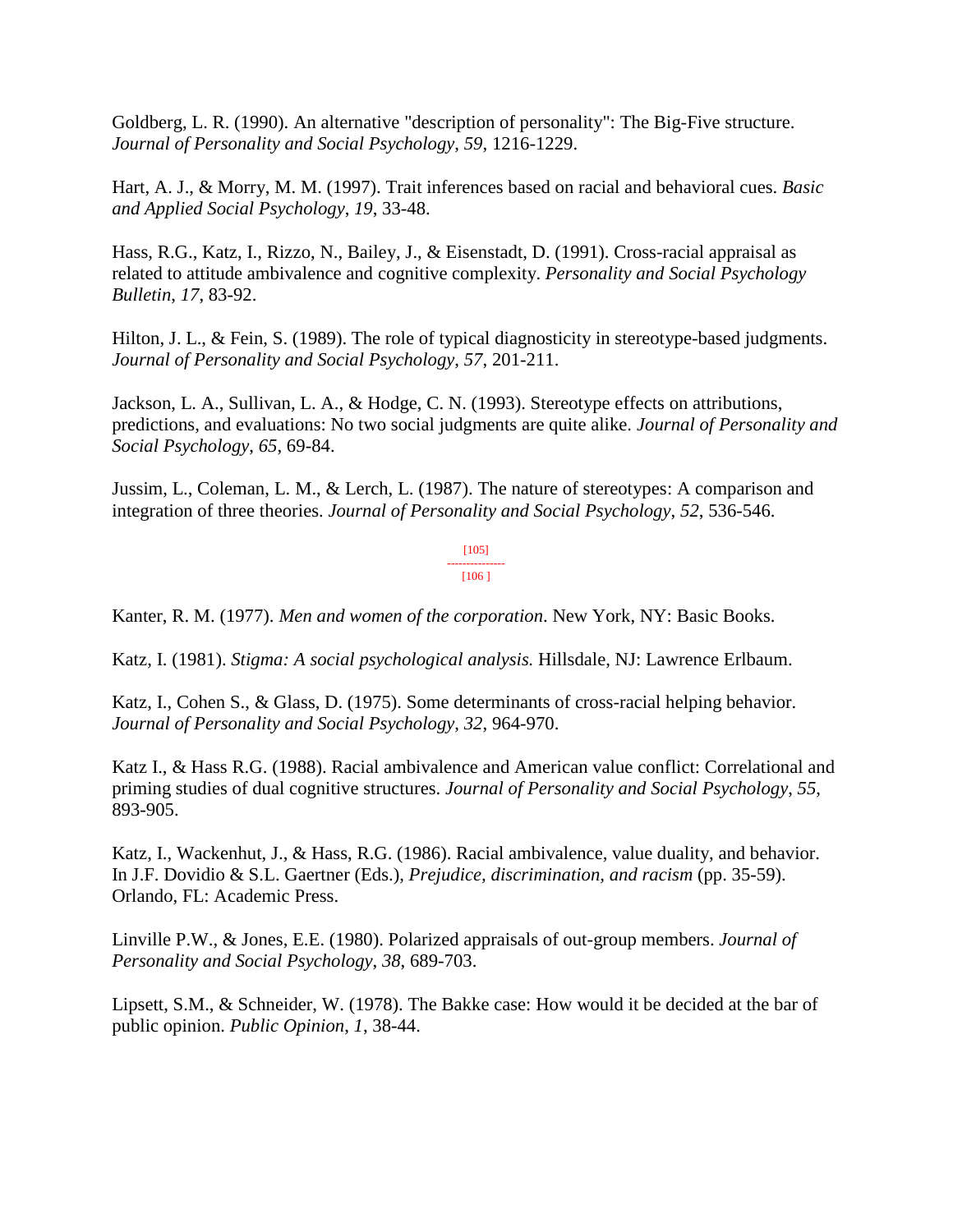McConohay, J. B. (1986). Modern racism, ambivalence, and the modern racism scale. In J.F. Dovidio & S.L. Gaertner (Eds.), *Prejudice, discrimination, and racism* (pp. 91-125). Orlando, FL: Academic Press.

Peabody, D. (1990). The role of evaluations in impressions of persons. In I. Rock (Ed.), *The legacy of Solomon Asch*, (pp. 57-75). Hillsdale NJ: Lawrence Erlbaum.

Peabody, D. & Goldberg, L.R. (1989). Some determinants of factor structures from personalitytrait descriptors. *Journal of Personality & Social Psychology*, *57*, 552-567.

Scheier, M. F., Carver, C. S., Schulz, R., Glass, D. C., & Katz, I. (1978). Sympathy, selfconsciousness, and reactions to the stigmatized. *Journal of Applied Social Psychology*, *8*, 270- 282.

Schuman, H., Steeh, C., & Bobo, L. (1985). *Racial attitudes in America.* Cambridge, MA: Harvard University Press.

Weitz, S. (1972). Attitude, voice, and behavior: A repressed affect model of interracial interaction. *Journal of Personality and Social Psychology*, *24*, 14-21.

Watson, D. (1989). Strangers' ratings of the five robust personality factors: Evidence of a surprising convergence with self-report. *Journal of Personality and Social Psychology*, *57*, 120- 128.

#### [106] --------------- [107 ]

# **APPENDIX 1**

#### **Variable Means and Inter-Correlations**

|           | $S-$<br>trait<br>Order | Target<br>Race |      |      | Favorability Agreeableness Conscientiousness Extraversion |      |
|-----------|------------------------|----------------|------|------|-----------------------------------------------------------|------|
| mean      | n.a.                   | n.a.           | 78.7 | 17.4 | 32.3                                                      | 20.2 |
| <i>SD</i> | n.a.                   | n.a.           | 10.5 | 4.3  | 4.6                                                       | 4.3  |
| N         | 653                    | 653            | 648  | 651  | 652                                                       | 650  |

Pearson *r* Correlations